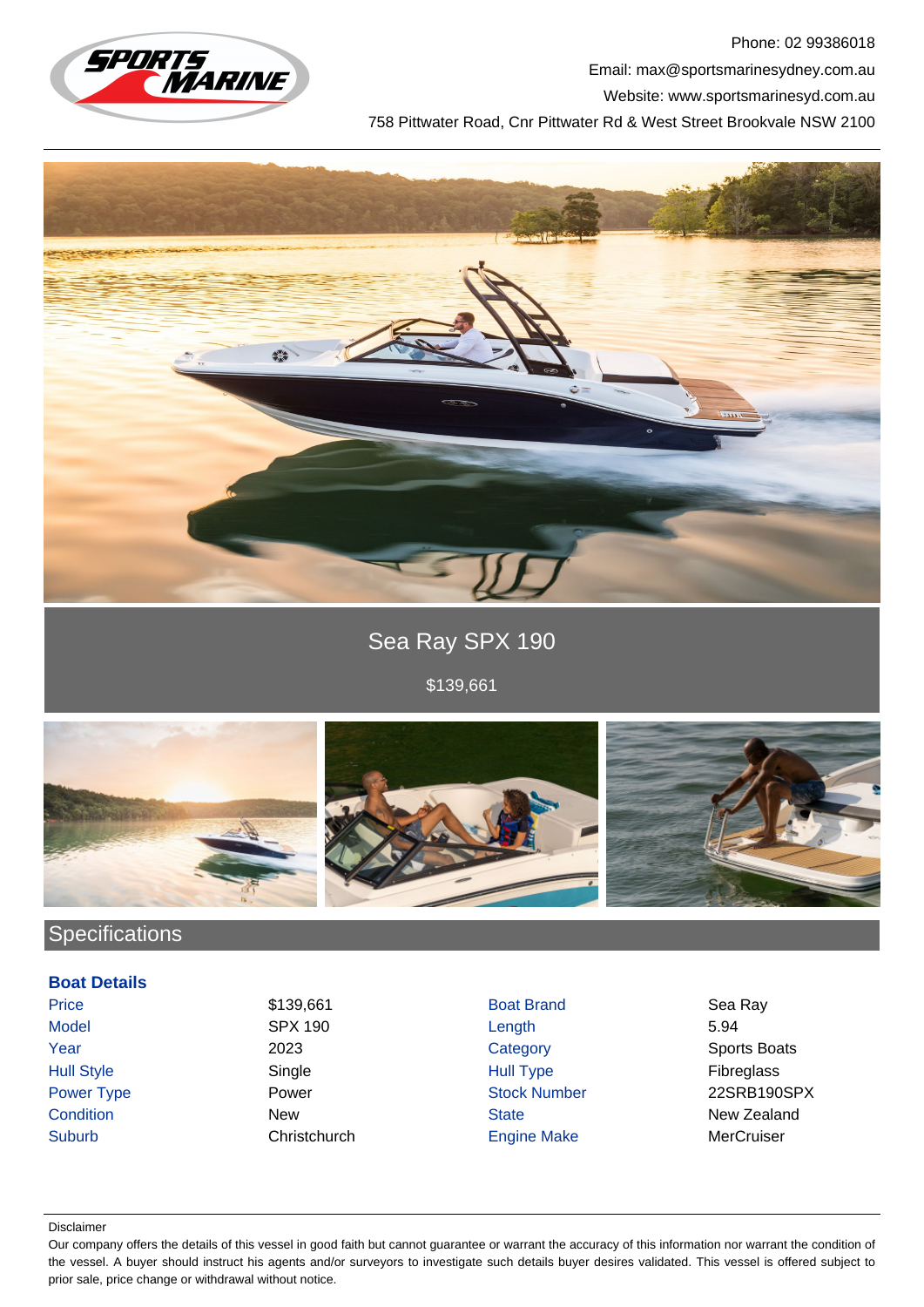

# **Description**

Sea Ray SPX 190

Arriving September 2022

Powered by a MerCruiser 4.5L 200HP SternDrive.

Please note, photos are not of the actual boat and may show optional extras.

Complete boat, motor, trailer package.

The water beckons, and Sea Ray provides the perfect solution with the affordable and sporty SPX 190. This aggressive athlete lets you live the premium Sea Ray on-water lifestyle with the kind of comfort and performance your family desires. The combination of a roomy interior, perfect option packages, comfortable handling and stylish design delivers a boating experience beyond compare at a price intended to accommodate family budgets. Don't miss the call of the water. Answer it with the incomparable SPX 190.

Specifications:

- Overall Length 19' 6" / 5.94 m
- Beam 8' 4" / 2.54 m
- Draft Stern Drive Down 35" / 89 cm
- Draft Stern Drive Up 18" / 46 cm
- Dry Weight 2,675 lb / 1,213 kg
- Fuel Capacity 30 gal / 113 L
- Deadrise 19°
- Max Persons/Weight 11 / 1,550 lbs / 703 kg

5 Year Care Package:

- 5 year bow to stern warranty
- 5 years free servicing
- 5 year finance plan at a 5% interest rate
- 12 months free insurance

Options Included:

- Engine Upgrade Mercruiser 4.5L 200hp
- Full Hull Colour Black

Disclaimer

Our company offers the details of this vessel in good faith but cannot guarantee or warrant the accuracy of this information nor warrant the condition of the vessel. A buyer should instruct his agents and/or surveyors to investigate such details buyer desires validated. This vessel is offered subject to prior sale, price change or withdrawal without notice.